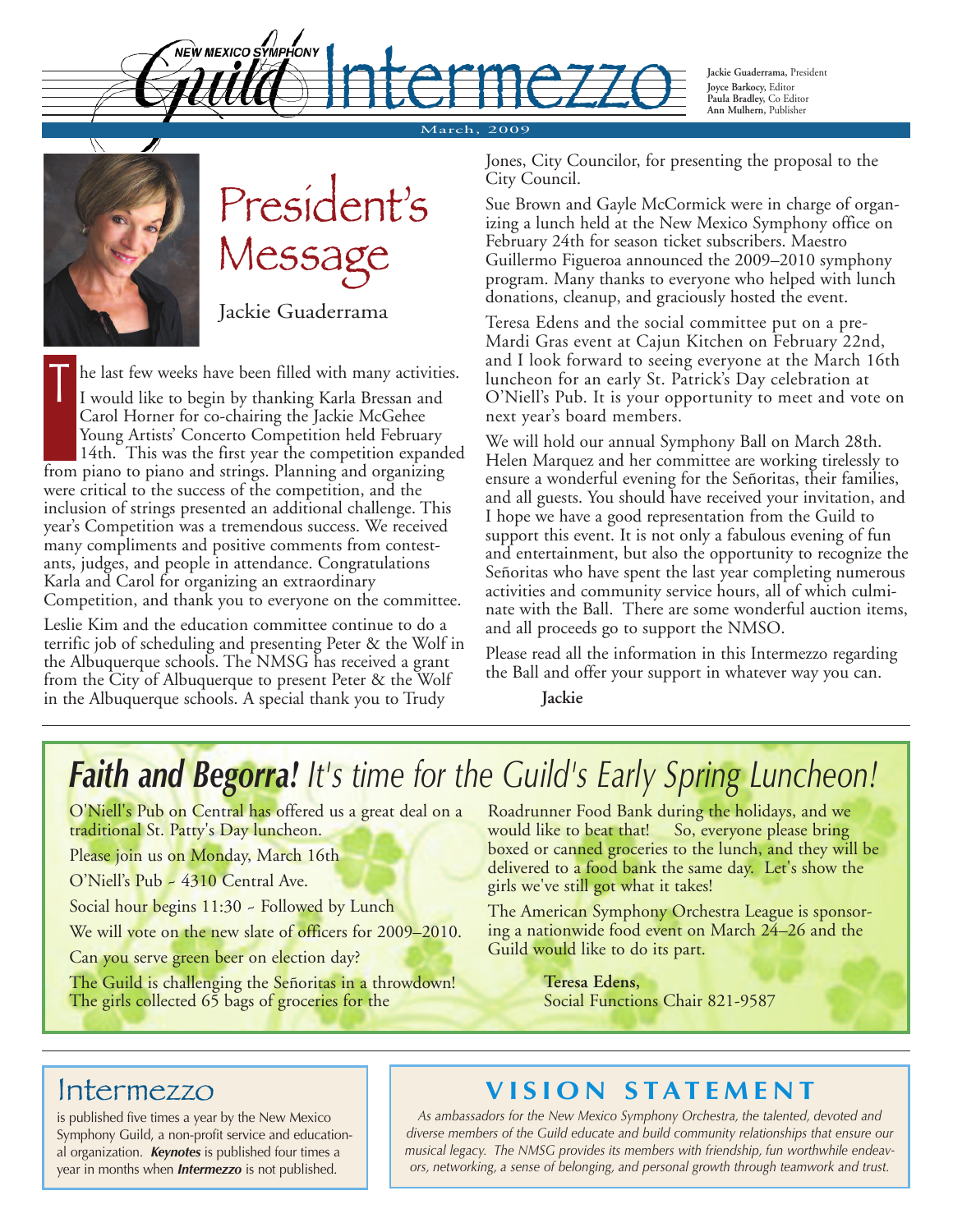# Symphony Ball 2009



For the 52nd year, the New Mexico Symphony Guild, sponsoring the Symphony Ball, is pleased and honored to present the Señoritos of the Symphony Ball, is pleased and honored to present the Señoritas of the Symphony. The 32 Señoritas this year will lead the way as the Ball attendees enjoy an evening of cocktails, dinner, dancing, entertainment, silent and live auctions, the treasure chest, and of course, the pleasure and satisfaction of knowing that we are supporting our beloved orchestra.

The Ball has grown in stature and size. We now must hold our event at the largest venue in the city, to accommodate the guests, the presentation walk, the dancing, the auctions, and the other events of the evening. Sandia Resort is not only the largest, but one of the most beautiful venues available. The staff at Sandia is most helpful, and they are very important in making the ball a success.

*A most vital part of the ball is YOU! As Guild members, you love classical music and* support our NMSO. Listen to the orchestra play both background music for the Señorita presentation and a selection of pieces for listening and dancing. Plan to attend. It is one way that you can support the orchestra and have an enjoyable *evening at the same time.*

Tickets are \$150 per person or a table of 10 for \$1500. Tables of 10 are named for the buyer, and the buyer should list the guests name on the RSVP card. You may indicate the person(s) with whom you wish to be seated, and we will accommodate as possible. You may also indicate the preference for a vegetarian dinner on the RSVP card. If you have any questions or need additional information about any aspect of the Ball, please call Helen Marquez, Ball Chair, 836-6744, or email at j.j.marquez@msn.com.

### *Be Prepared for a Fabulous Auction*

Our Auction committee has acquired some fabulous auction items. Just to mention a few:

Several beautiful pieces of jewelry including rings, bracelets, watches, and necklaces. These range in value from \$40 to over \$500.

Several terrific trips and getaways, including a safari trip to South Africa.

An escorted evening at the Chicago Symphony with dinner, concert box seats, and meeting with the performers hosted by the president of the League of Orchestras.

Stay at a beautiful five-bedroom home on the golf

course in Flagstaff

Condos in various spots in Arizona and Colorado

Specialty items to catch your interest.

New this year is the option to "buy now." If you want an item but not the hassle of revisiting the item throughout the evening, you can buy the item on the spot. The price will be set at 75% of the value. This means you can enjoy the evening without worrying whether someone has outbid you. You can pick up the item anytime during the evening.

## New and Exciting Features This Year!

The Ball committee has been working feverishly to make sure all the plans, expectations, and details come together to provide an elegant and enjoyable evening for everyone. We have planned a few new features for your enjoyment.

Dance Exposé, an Albuquerque dance studio run by Edye Baca Allen, will present a short exposition of dances through the ages, in keeping with our theme and activities. The dance teams will demonstrate swing, waltz, movie and stage, and salsa, complete with polished routines and costumes. "Dancing With the Stars" has nothing on our Ball this year.

We will also offer a signature cocktail, designed expressly for the Ball and incorporating our Ball colors of blue and white. The cocktail is called a "Symphotini," and we had a terrific time experimenting with the ingredients to come up with just the right concoction. Try one!

Along with the "Symphotini," we will have three other bars. The main bar will serve cocktails, the "Symphotini," and beer. Two bars will serve wines from our generous sponsor Casa Rondeña.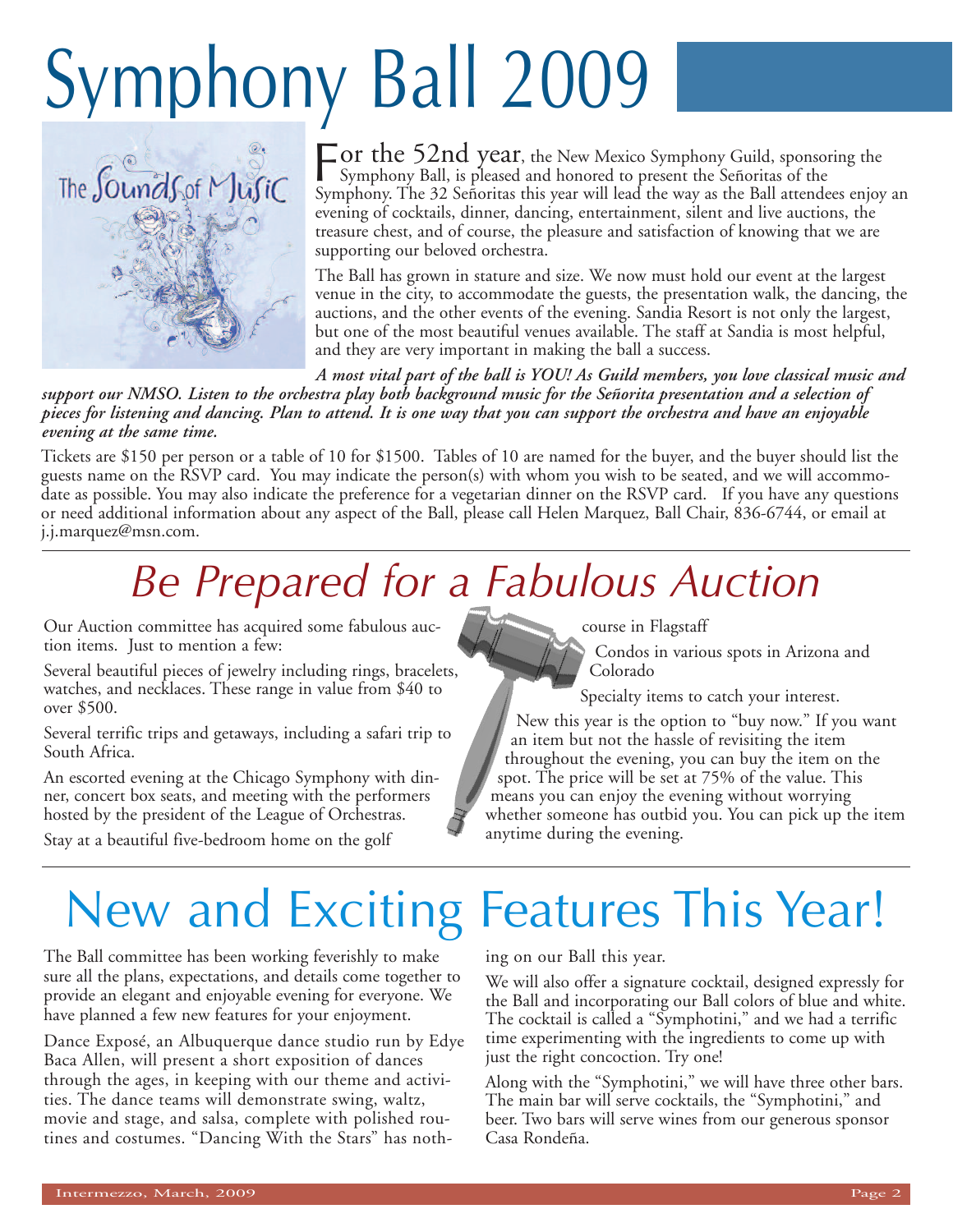### Some Special Symphony Supporters

The Guild would like to take this opportunity to recognize and thank several special contributors to the Symphony Ball who consistently provide exceptional support.

**Butterfield Jewelers** – This is the 10th year that Bernie and Anne Butterfield have provided the jewelry for the Treasure Chest. This year the value of the Treasure Chest is \$10K. Over the course of the last 10 years, the Butterfields have donated over \$100K in Treasure Chest items. They have also attended the Balls and the concerts through the years. They also have a Señorita this year who will be presented. Butterfield Jewelers is located at 2411 San Pedro NE, 87110.

**Casa Rondeña** – John Calvin and Casa Roñdena have donated the wine for the Ball. Casa Rondeña is located at 733 Chavez Rd., NW, 87107. The Calvins are long-time supporters of the Symphony and demonstrate their support in various ways throughout the year. John is presenting the Señoritas this year along with Maestro Guillermo Figueroa.

**Albuquerque Publishing Company** – For the last 2 years, Albuquerque Publishing Company has donated in-kind advertising valued at a total of \$15,000 to publicize Guild events. The Ball is one of the events that benefits from their generosity. We very much appreciate their support.

ALBUQUERQUE JOURNAL

Thank you very much to these wonderful patrons of the Symphony.



Casazondeña

*Señoritas About To Wrap It Up*



The Señoritas are in that bittersweet time of the program.<br>All of the events of the season are just about wrapped up, and we now have just the Symphony Ball to attend. But what a wrap up to the season! Under the guidance of Helen Marquez, the Symphony Ball is the wonderful icing on the Señorita's cake. There will be 32 Señoritas presented the night of the Ball by 19 Accompañantes and Brother escorts.

On February 8th the staff of Sephora in Coronado Center provided makeup tips to the girls. Sephora opened their

doors after their normal business hours to the Señoritas. Twelve of their makeup artists stayed on to do the girls makeup and consult with them about colors that would compliment their skin tones and the white ball gowns. The store also provided snacks and makeup goodie bags for all of the Señoritas. This was a huge contribution to the Señorita program, so on the next visit to Sephora, please pass on thanks from the Guild for their support.

On March 15th Fishback's Dance Studio will once again invite the Señoritas, dads, and dates into their studio to teach them how to waltz and execute the very intricate Grand Promenade prior to their waltz together.

After the Ball, a date to be determined, the Señoritas and moms will get together to share memories and the good times of the past year. It is wonderful to see how the girls have gown closer through the program and hear about the wrap-up of their Senior year, where they will be attending college, and their summer plans.

Right on the heels of closing out one season, we will kick off the next. On April 26th we will hold the future Señorita Invitational Tea at Four Hill Country Club. We are looking forward to meeting many girls and their moms at the tea to begin the 2009–2010 Señorita season. If you know of any young lady who is interested in this program, please contact Lesly Stern at HYPERLINK "mailto:lcstern@hotmail.com" lcstern@hotmail.com or 255-8348.

**Tina Locke**, VP Señoritas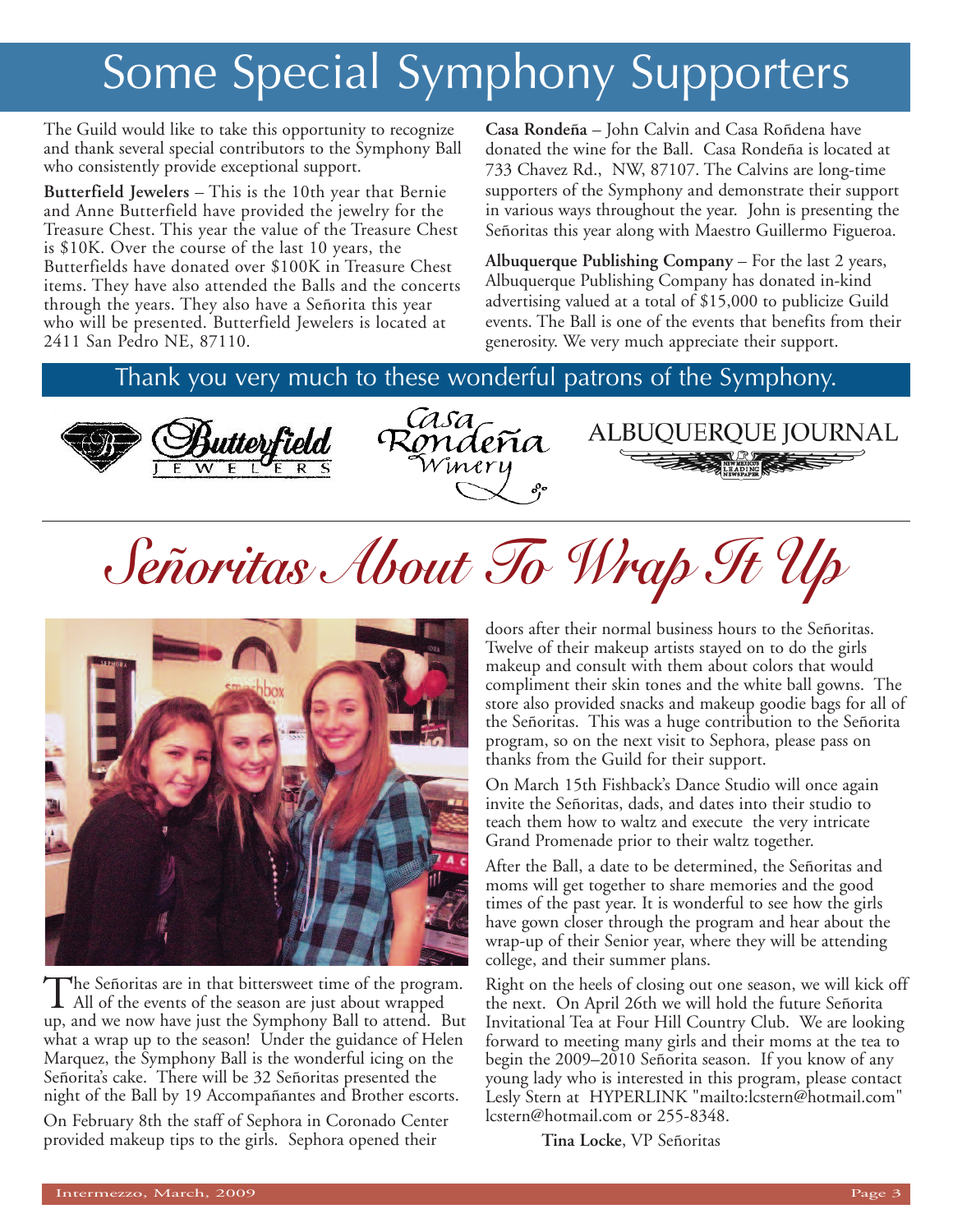#### *The results are in…*

#### **Jackie McGehee Young Artists' Concerto Competition for Piano and Strings**

 $\bigodot$ n a beautiful, brisk Valentine's Day, 15 talented young musicians competed for prizes in the<br>Jackie McGehee Young Artists' Competition. At the end of the day, the distinguished panel of *judges chose the winners in the piano and string divisions.*



The piano contestants

*Left to right:* Sarah Liu, third place; Kathy Lin, first place, and Catherine Chen, second place.

Kathy Lin, a junior at Los Alamos High School won the piano competition. She played Concerto No. 2 in D minor op. 23, I. Lorghetto calmato by Edward MacDowell. Kathy will perform with the New Mexico Symphony Orchestra at the annual Mother's Day concert at the Rio Grande Zoo. She also won a cash prize of \$500.



The string contestants

*The String Winners*



*Left to right:* Violinist Julia Connor, first place; cellist Quinn Boyack, second place, and cellist Aaron Feeney, third place.

Julia Connor, violinist, won first place in the inaugural string competition. She received a cash award of \$500 and a performance opportunity with the NMSO. She will perform with the Orchestra on April 7th at New Mexico Tech in Socorro as part of the Symphony's Performing Arts Series. Julia is a senior at Albuquerque Academy. She played Sergei Prokofiev's Concerto No. 2. in G minor, op. 63, I. Allegro moder

Thanks to Charlotte Gardner for competition photographs.

**Karla Bresson and Carol Horner**, Co-Chairs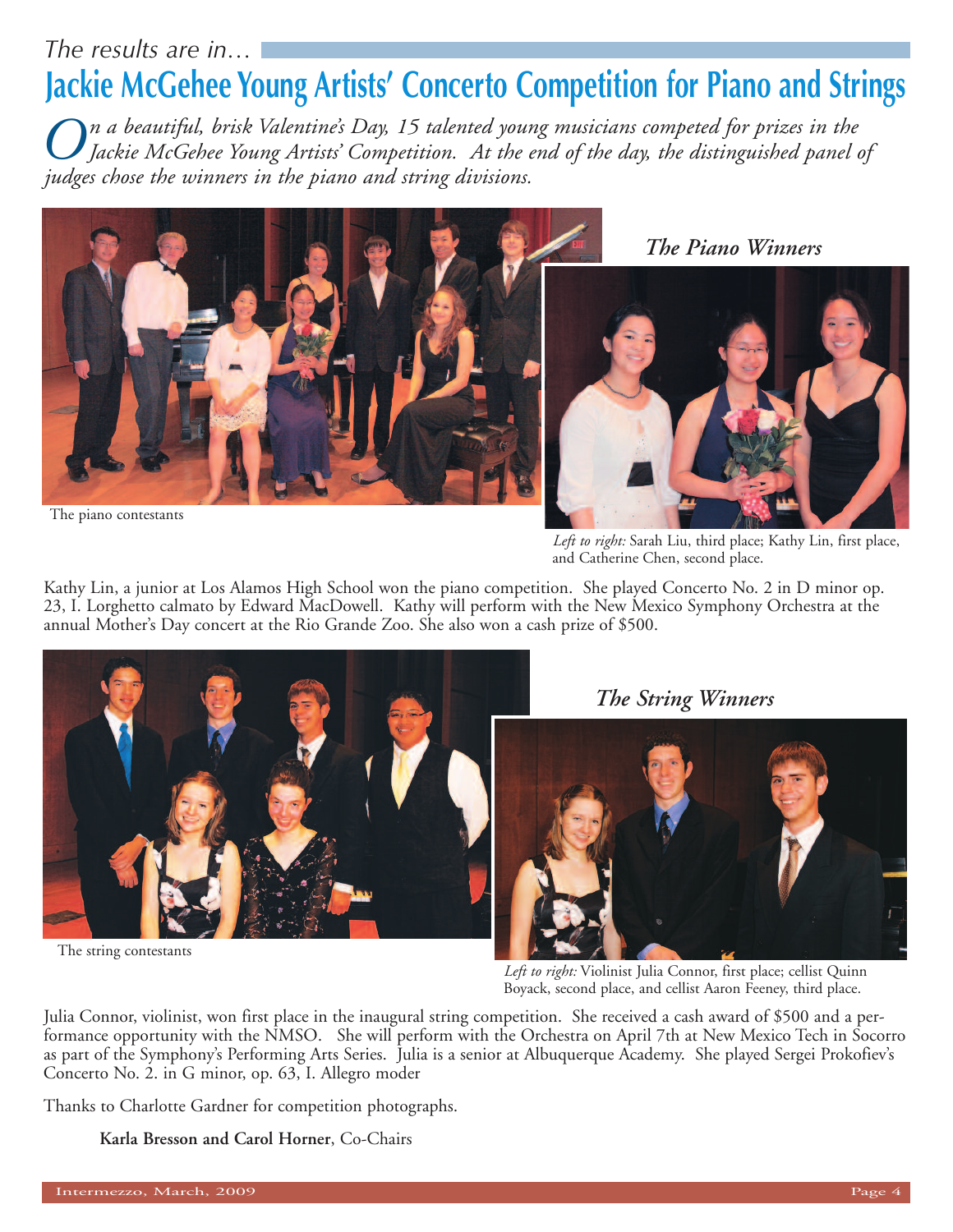### Welcome New Members!

The Membership Committee Continues to Attract New Members. Many of our new members who joined the Guild since November have heard about how the Guild supports the Symphony and want to be a part of that commitment. Even in difficult times people understand the need to support such an important institution in Albuquerque such as the New Mexico Symphony Orchestra. We salute and welcome these new members:

> *Sharon Hart Stanley Kolodny Jessica McElroy Margaret McGuinn*

*Lessile Mortimer Barbara Shiller Richard Spray*

It has been a real pleasure to talk to these new members and hear their enthusiasm. Several of them have already been involved in Peter and the Wolf and the Young Artists'Competition. If you meet any of them at our events, let them know how glad we are to have them.

**Yvette Stout Lyle** V.P. of Membership



 $\bigwedge$ s the winds whirl through the city, so does our education<br>program volunteers! We are just now completing our<br>pater  $\frac{8z}{\pi}$  the Welf presentations in the southwest quadrant Peter & the Wolf presentations in the southwest quadrant. A million thanks to those of you who help, and especially to those of you who help so regularly. We could not reach so many children without your dedication to the program. Please do not lose your steam yet. We have one more quadrant (the southeast) to go! Thank you in advance for your ongoing support.

We also need volunteers to help with the Popejoy Concerts on

May 5–7. The NMSO will present a new program, and the concerts, as always, promise to be great. If you would like to bring refreshments for volunteers that day OR if you would like to help us usher 4th grade students and stay to enjoy the

concert, please contact Teresa Edens at tree.edens@comcast.net or phone her at 821-9587.

**Leslie Kim,** VP Education

### *Important Reminders!*

**Grace Note** nominations are due to Teri Fahs on or before March 15th. Nominations forms were attached to the February newsletter.

At the upcoming **Spring Rio Grande Arts & Crafts Festival**, Teri is seeking Guild members interested in helping to sell our final 150 cookbooks! Festival dates are March 13–15.

The Festival is open from 10:00 a.m. to 5:00 p.m. each day. Anyone working will have free entrance into the Festival! We will have 2-hour shifts set-up throughout the day. Come for only 2 hours or come and stay for the day.

In advance, *thanks a million* for your help.

Please contact Teri at: 293-5686 or terifahs@comcast.net.